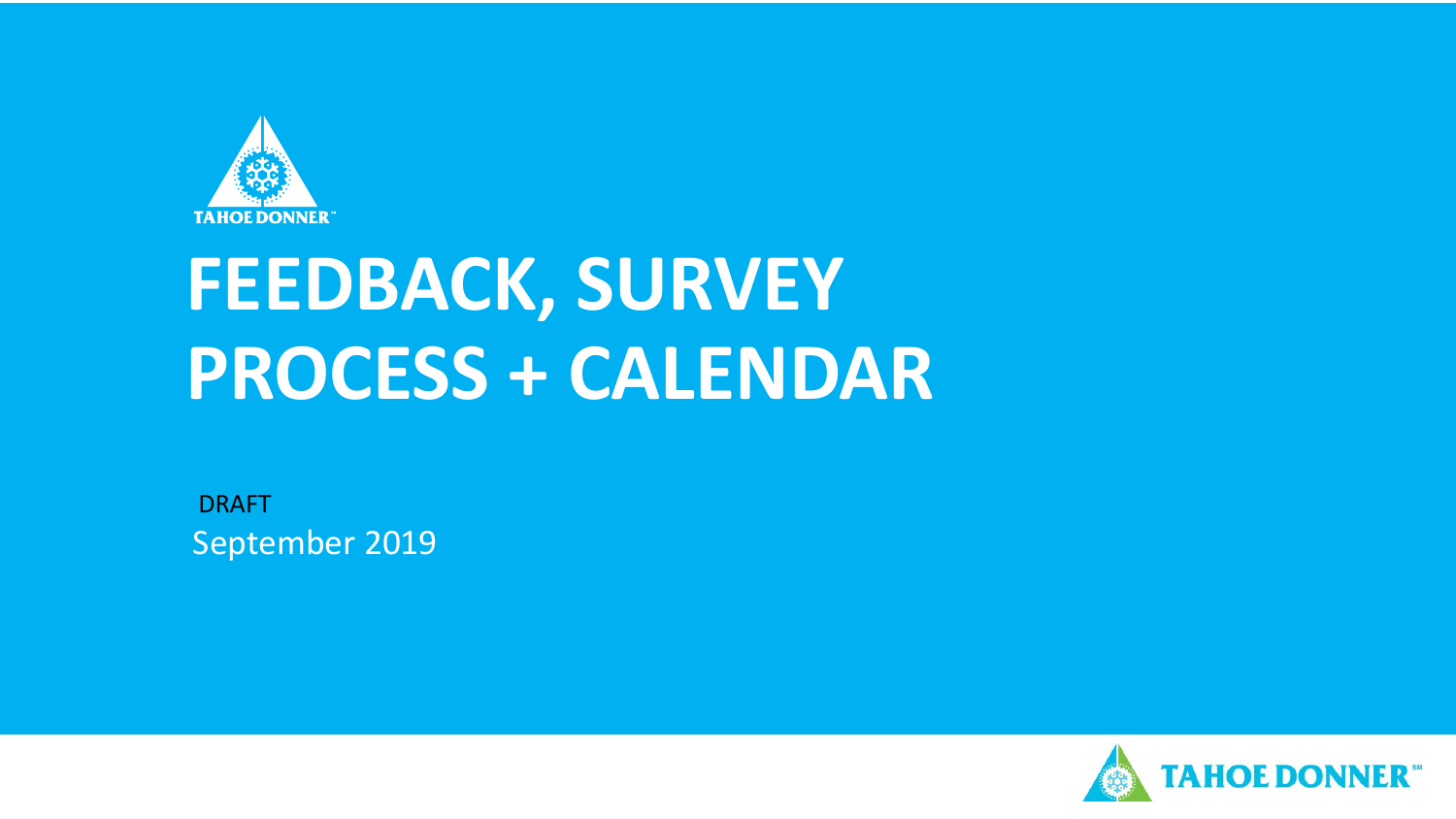### **PURPOSE**

Continually gather data and feedback from the membership and/or key stakeholder groups to help drive informed decisions and program offerings.

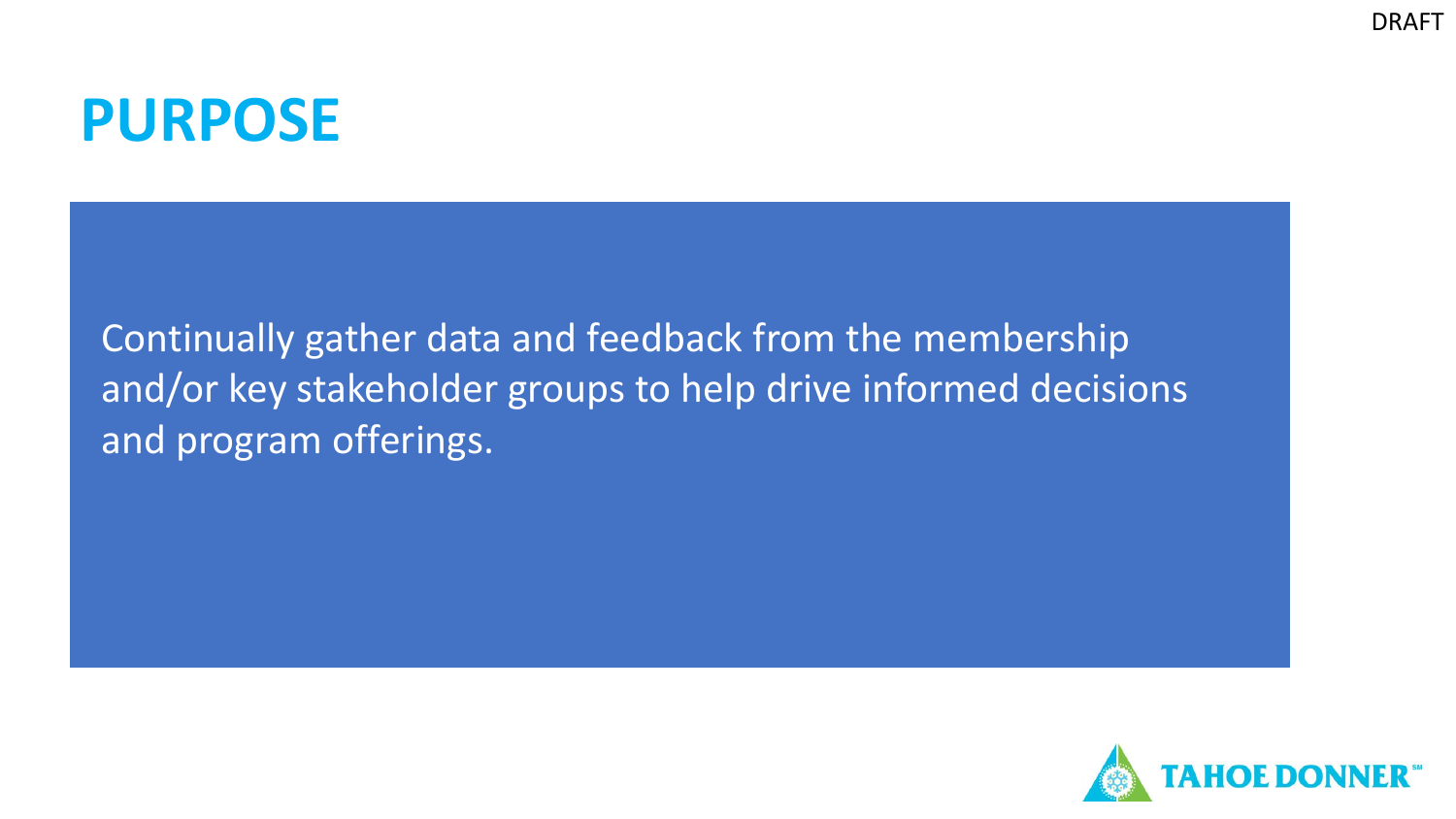# **WAYS WE COLLECT MEMBER FEEDBACK**



**PLANNED TO INCREASE FEEDBACK IN THIS CHANNEL**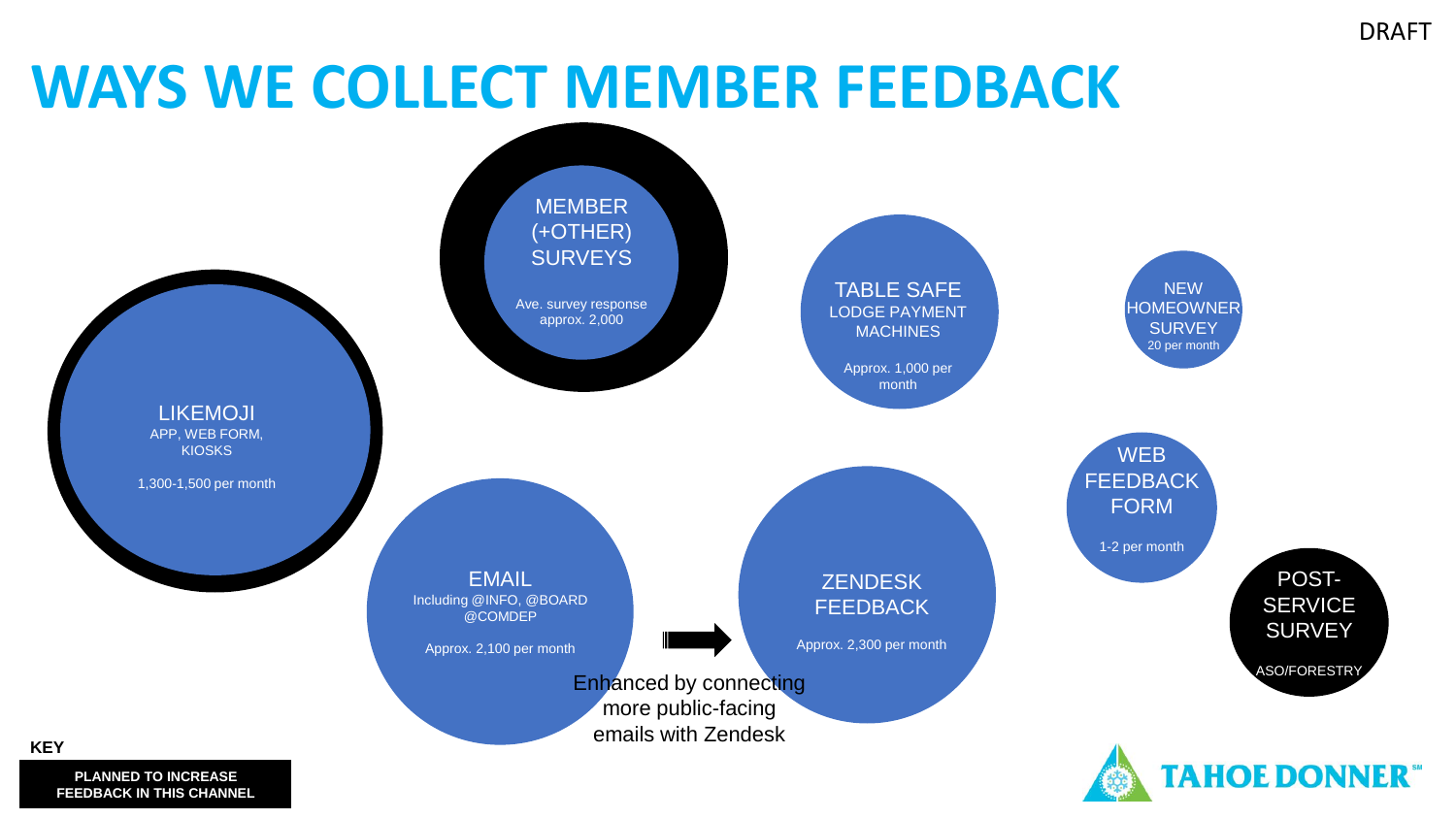# **SURVEY PROCESS**



Example: 2019 Member Survey **5 months | 20 min. survey** Objectives + Questionnaire (3.5 months) | Review by Consultant, Built/Test, Launch Plan (10 days) | Launch (28 Days) | Analysis (2 weeks)

Example: 2019 Election Survey **3 weeks | 2 min. survey**  Objectives + Questionnaire (5 days) | Review by Consultant, Built/Test, Launch Plan (5 days) | Launch (6 Days) | Analysis (immediate)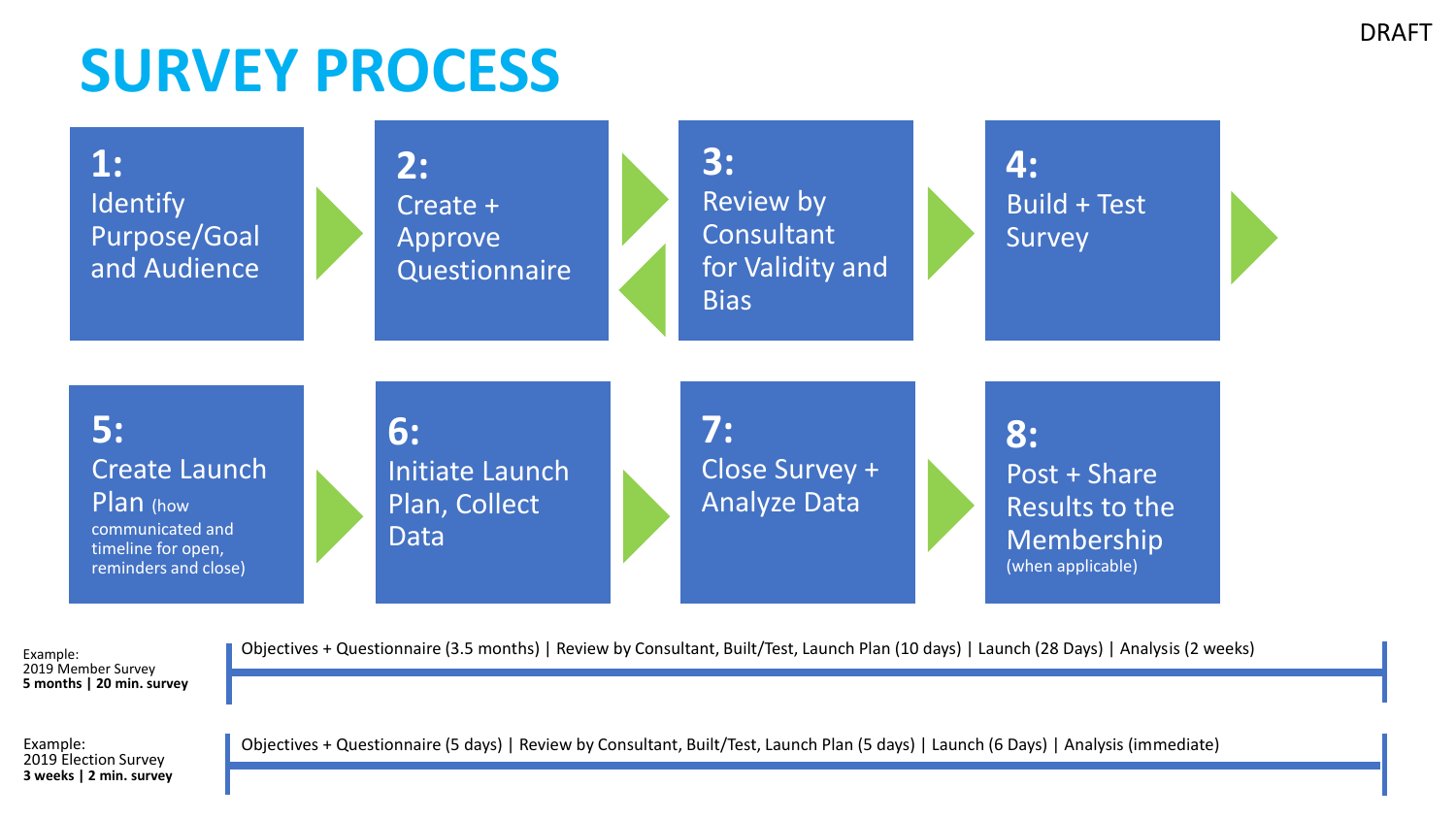# **PURPOSED APPROVAL BY SURVEY TYPE**

### **GREEN SURVEY**

WHAT IS IT?

Simple Data Collection, not political

Ex: post-event, operational check-in

Designed by staff

Approved by GM

Board will be notified prior with a test link

#### **YELLOW SURVEY**

More Complex Data Collection, potentially political

Ex: Capital Projects

Designed by staff and/or stakeholders

Approved by GM

Board and any key stakeholders will be notified prior with a test link and window to provide feedback

### **RED SURVEY**

Complex Data Collection, highly political

Ex: member survey, financial survey

Designed by working group and board, weeks to months of time preparing and socializing, additional consulting

Approved by Board